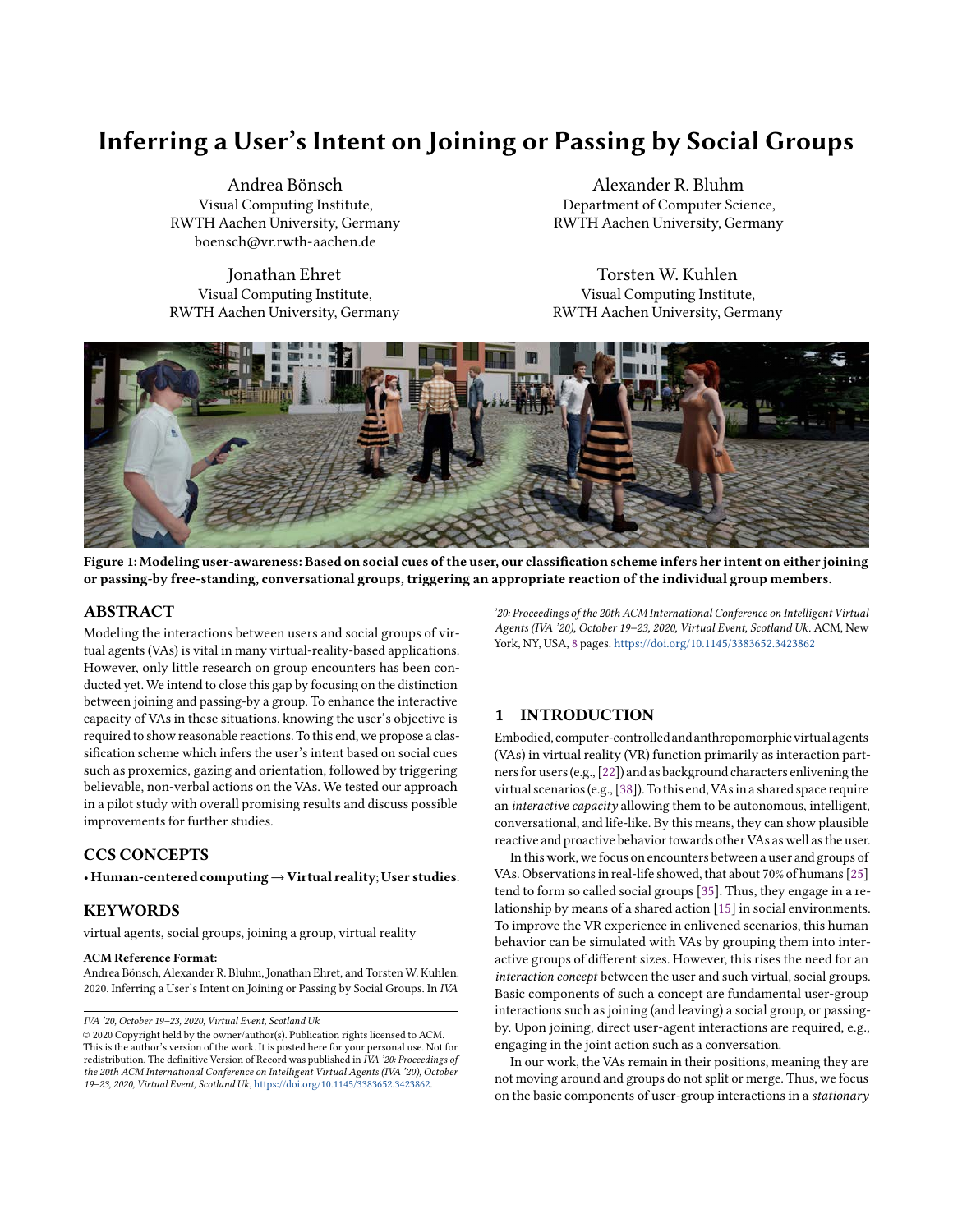$context<sup>1</sup>$  $context<sup>1</sup>$  $context<sup>1</sup>$ . In this context, social groups are commonly free-standing, conversational groups [\[1\]](#page-7-6) as known from school yards or various social gatherings. Embedding a user thus requires two interactive capacities for theVAs: First, they need to infer the user's intent based on his or her social cues: while approaching, a user might want to simply pass-by to reach another location in a scene or the user wants to join a group to listen or to actively participate in a conversation (cp., e.g., [\[27\]](#page-7-7) for single VAs). Second, the VAs need to react adequately to the inferred intent. This includes expressing user-awareness, e.g., by means of gazing or greetings, as well as showing natural social behavior, e.g., by respecting a user's personal space [\[16\]](#page-7-8).

To the best of our knowledge previous research focused on agentgroup encounters (e.g., [\[19,](#page-7-9) [40\]](#page-7-10)) or on a user approaching single VAs [\[27\]](#page-7-7) or dyads [\[33\]](#page-7-11). Thus, our contribution is a classification scheme for encounters of a user and social groups in a shared, immersive scene within a stationary context. We thereby exclude the direct, e.g., verbal user-agent interaction while focusing purely on the identification of join- and pass-by-intents with consecutive, adequate reactions of the group members.

The paper's remainder is structured as follows: After providing related work on social groups w.r.t. group formations and interactions in Sec. [2,](#page-1-1) we present our classification scheme to infer the user's intent in Sec. [3.](#page-1-2) A pilot study evaluating the scheme is detailed in Sec. [4,](#page-4-0) the insights gained are discussed in Sec. [5](#page-5-0) and summarized in Sec. [6.](#page-7-12)

## <span id="page-1-1"></span>2 RELATED WORK

Designing VAs for natural, social interactions in VR is non-trivial. Different behavior patterns for plausible actions are required to give users the illusion of lively and human-like interaction partners. One basic module is the VA's awareness of its surrounding focusing on perceiving agents and users being there. As indicated by Bönsch et al., this awareness needs to be expressed explicitly, e.g., in terms of gazing patterns and proxemics [\[7\]](#page-7-13). Especially proxemics, defined as the usage of space during social interactions, is of prime importance. Research has proven, that VAs need to respect the personal space [\[16\]](#page-7-8) of other characters [\[13\]](#page-7-14) as well as of the user [\[2\]](#page-7-15). Thus, the interpersonal distance is one aspect influencing the arrangement of interactants in a given scene. Thereby, distance perception in VR [\[14\]](#page-7-16) and the availability of a body avatar as permanent reference frame to become more aware of the surrounding environment [\[24\]](#page-7-17) have to be considered. A second aspect is the need of a shared space between the interactants, to which all have direct access [\[20\]](#page-7-18). The respective orientational and positional arrangement is referred to as F-Formations [\[12,](#page-7-19) [23,](#page-7-20) [31,](#page-7-21) [36\]](#page-7-22). While different natural arrangements for a dyad exist, social groups of three or more interactants typically form a circular arrangement [\[20\]](#page-7-18) as presented schematically in Figure [3\(](#page-3-0)a). Thus, simulating social groups in VR requires a natural positioning behavior of all group members [\[31\]](#page-7-21). Research by Ennis et al. indicated that a circular shape with interpersonal distances between .4m and 2.1m, depending on the VAs' relationship, is a good initial group shape for a group of virtual conversers [\[13\]](#page-7-14). Throughout the social interaction the group shape then needs to be adapted and refined, as stated by Jan et al. [\[19\]](#page-7-9). They propose a social force model attracting individual group members towards the current

speaker while using a repelling force to maintain an appropriate interpersonal distance between all group members. Furthermore, they account for group size increases or decreases while also allowing for situation-dependent group splits and merges. In contrast, Pedica et al. propose a reactive framework based on the territorial behavior of humans to model group dynamics during social gatherings [\[31\]](#page-7-21).

Upon the aforementioned proxemics and group shape, it is necessary to model the joint interaction in a plausible and natural way. Commonly, the social groups in VR-based scenarios are conversational, hence a natural course of the discussion needs to be simulated. This involves not only gazing patterns or appropriate mimics, but also aspects such as interruptions and turn-taking [\[13,](#page-7-14) [18,](#page-7-23) [32\]](#page-7-24). Furthermore, an adequate welcome for new group members is required, e.g., a head node [\[11\]](#page-7-25), mutual gaze, smiling, and adapted proxemics [\[10\]](#page-7-26). Especially if users are supposed to interact more often with the group members, a friendly and open groupis preferred [\[9\]](#page-7-27) as users feelmore included [\[10\]](#page-7-26). Volonte et al. furthermore found that VAs with a positive attitude can be used to foster simulated social dialogues as users are more encouraged to engage in a social interaction [\[39\]](#page-7-28). Based on Cafaro et al., the out-group behavior, defined as the non-verbal behavior towards the user as an outstander who is about to join the group, has a great influence and should be modeled with care [\[9\]](#page-7-27).

Besides the previously mentioned works, different applications are available focusing on user-agent, user-group or agent-group encounters. In early applications, users can join a group simply by approaching it to a certain interpersonal distance [\[9,](#page-7-27) [33\]](#page-7-11). However, no direct feedback is provided by the VAs, that the user has transitioned from an outstander to a group member. In [\[4,](#page-7-29) [27,](#page-7-7) [39\]](#page-7-28), users approach a single VA to engage in a conversation. Here, the users' proxemic as well as gazing behavior are used as indicator for an interaction intent and a greeting from the VA indicates the start of the conversation. Narang et al. apply the Bayesian Theory of Mind in a mobile context (user walks among a crowd of pedestrians) to infer the user's intent of engaging in a face-to-face interaction with a specific VA or to pass-by. Thereby, the users' trajectories, their proxemics, and their gaze behavior are taken into account. If an interaction intent is classified, the respective VA engages in mutual gaze [\[26\]](#page-7-30). In the work of Yang et al., an agent-group interaction is in focus. Based on identifying the shared space of a group in an F-Formation, they generate approach trajectories to join the group without interrupting the conversation [\[40\]](#page-7-10). The join is finished, after the agent approached to a certain distance.

In conclusion, different research is available focusing on modeling natural group encounters. However, no general classification scheme was yet presented to distinguish between a user joining a social group or passing-by, while triggering adequate, visible reactions on the VAs. Thus, we propose such a scheme in the following section.

#### <span id="page-1-2"></span>3 JOINING OR PASSING-BY

In this work, we focus on detecting a user's intent on joining or passing-by social groups. To avoid interaction effects, the behavioral design of the social groups is thereby limited to a static context as detailed in Sec. [3.1.](#page-2-0) Based on this configuration, a classification scheme is presented which infers the user's intent (see Sec. [3.2\)](#page-2-1) and triggers a natural reaction of the respective VAs (see Sec. [3.3\)](#page-3-1).

<span id="page-1-0"></span><sup>&</sup>lt;sup>1</sup>In mobile contexts the complexity of the basic components is increased as more social cues, e.g., the walking speed and exact trajectory, need to be considered.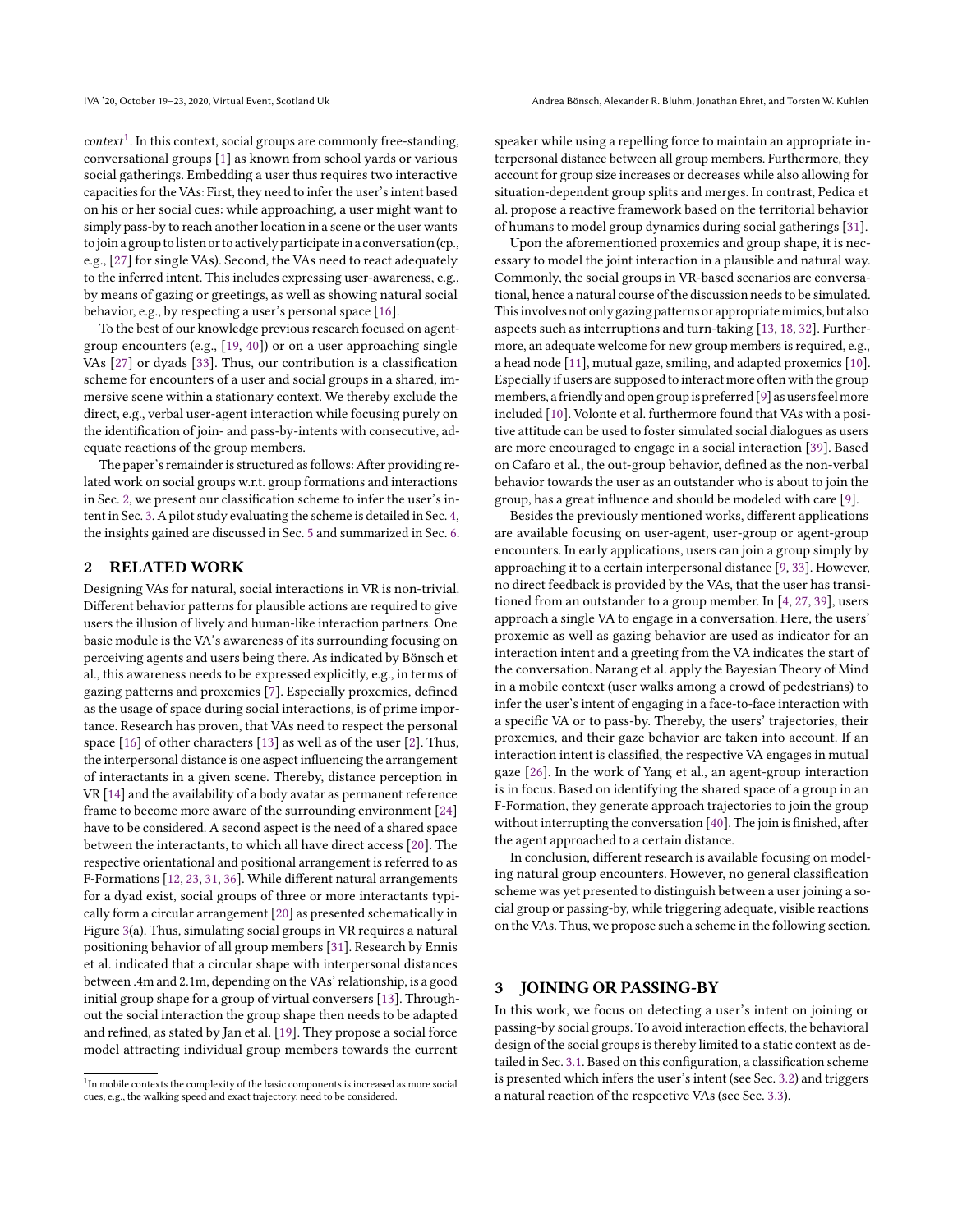Inferring a User's Intent on Joining or Passing by Social Groups IVA '20, October 19-23, 2020, Virtual Event, Scotland Uk

<span id="page-2-2"></span>

Figure 2: Classification scheme to infer the user's intent and to decide on the individual social groups' next actions.

#### <span id="page-2-0"></span>3.1 Free-Standing, Conversational Groups

To simulate a social gathering in VR, we organize the embedded VAs in free-standing, conversational groups [\[1\]](#page-7-6) as shown in Figure [1.](#page-0-0)

We arrange the VAs in a circular shape (see Fig. [4\(](#page-3-2)a)), as common for groups of three and more people [\[20\]](#page-7-18). To account for the personal space [\[16\]](#page-7-8), we introduce interpersonal distances between neighboring VAs based on the outer phase of the personal zone. More precisely, the distances are in a range of .9mto 1.2m, indicating a social bond between the group members. By choosing different values for the individual pairs, the group shapes are asymmetric and thus more natural.

The groups themselves are modeled in a stationary context. Thus, they do not move, split, or merge. To this end, they only increase or decrease in size when the user decides to join or to leave. As the circular arrangements are closed orientations [\[33\]](#page-7-11), both user actions require adequate group member reactions. During a join, thus a transition from being an outstander to being a group member, the group is required to actively open space for the user. After the user leaves, the group members will automatically close up the free space.

Although remaining in place, the VAs are quasi-dynamic [\[40\]](#page-7-10) to express liveliness. Therefore, a set of idle animations is used as well as greeting and farewell gestures, and changes in body orientations. Furthermore, the VAs are engaged in scripted conversations. Based on works of Jan et al. [\[18,](#page-7-23) [19\]](#page-7-9), the role of the speaker changes as in natural conversations, accompanied by a natural gaze model.

#### <span id="page-2-1"></span>3.2 Inferring the User's Intent

We consider a set of four user intents  $I = \{jN, LV, AVD, AOI\}$ .  $jN$ thereby denotes the user's intent of joining a social group, LV represents the intent of leaving a previously joined group, while AVD denotes the intent of avoiding a group, i.e., passing by. Finally, AOI represents any other intent unrelated to our work's focus.

In order to detect all four intents, we developed a two-stage classification scheme, depicted in Figure [2.](#page-2-2) The first part is used to analyze the current constellation between a user and the social groups to infer the user's intent. Consecutively, we derive an appropriate behavior for the social groups in the second part (see Sec. [3.3\)](#page-3-1).

Based on theoretical reports(e.g., [\[6\]](#page-7-31)), different(social) cues can be used to infer the user's intent to interact with a previously unconsideredVAor social group. Thus, our classification is based on four criteria related to different significant resources in understanding human

intentions. For intents AOI and AVD using a single criteria turned out to be sufficient. For the remaining intents, a combination of all four is required, as individual criteria can only be used as indicators.

Proxemics. In social interactions, social space arrangements and thus a user's proxemic behavior towards the embedded VAs is important when inferring the user's intent. Based on the literature, we derived two distance-based criteria.

 $C_{prox}$  rec, given in Formula [1,](#page-2-3) is used to evaluate whether the user is close enough to be consciously recognized by a social group. Thus, it is an indicator for  $N$  and AVD in contrast to AOI, where no group reaction is required. As the user is an outstander at that time, the distance analyzed is the Euclidean distance between the user and the closest VA. Testing a limited range of potential distances based on the following findings, resulted in a suitable threshold of 1.25m:

- Parisi et al. [\[30\]](#page-7-32) found a minimum pass by distance of approximately .75m in cases of one non-moving pedestrian. Taking into account the sizes of our social groups (cp. findings of [\[5,](#page-7-33) [21\]](#page-7-34)), we assume user's will have larger pass-by distances. However, as users also try to minimize the energetic cost of avoidance movements [\[8\]](#page-7-35), we assume that the distances for a pass-by and a start-to-join are quite comparable.
- Considering the F-Formation [\[12,](#page-7-19) [23\]](#page-7-20)(see Fig. [3\(](#page-3-0)a)), two spaces need to be taken into account: the r-space, an area directly outside the group formation, to which outstanders will approach if they intent to join the group [\[23\]](#page-7-20), as well as the neighboring c-space, an area in which group members start to actively perceive and potentially react to outstanders [\[12\]](#page-7-19). However, to the best of our knowledge no common distances for this areas were found, as they depend, i.a., on the personal space [\[16\]](#page-7-8).
- According to Hall, most social interactions take place in the transition between the 'personal zone' (.45−1.20m) and the 'social zone' (1.20−3.60m) [\[16\]](#page-7-8). The outer phase of the personal distance is thereby used to converse with friends [\[16\]](#page-7-8). Thus, we applied it for the in-group proxemics as stated in Sec. [3.1.](#page-2-0) Additionally, highly organized interactions such as waiting in line [\[29\]](#page-7-36) take place here, which also accounts for our static social group constellations. Thus, distances within this zone may indicate a JN, while we expect slightly larger distances for AVD.

<span id="page-2-3"></span>
$$
C_{prox\_rec} = \begin{cases} yes & \text{distance to group } \le 1.25 \text{m} \\ no & \text{otherwise} \end{cases}
$$
 (1)

After the user joined a social group,  $C_{prox}$   $_{lv}$  is used to distinguish between the intents  $LV$  and  $AOI$  by evaluating the leaving distance of the user.As the useris amember of the group at that time, the distance taken into account is the Euclidean distance between the user and the group's center The center is located in the middle of the o-space (cp. Fig. [3\(](#page-3-0)a)), so the transactional space to which all group members focus their attention [\[40\]](#page-7-10). Due to the group's circular arrangement, the circle's radius will increase with more group members maintaining their personal space. Thus, the leaving distance is group-size depen-dent, as stated in Figure [2](#page-3-3) by the variable  $d$ . Formula 2 provides the mathematical description used for the respective distance analysis. Both thresholds were thereby assessed experimentally: per VA .3m increasing the fix distance value in the outer personal zone of 1.0m showed satisfying classification results. This way, the interpersonal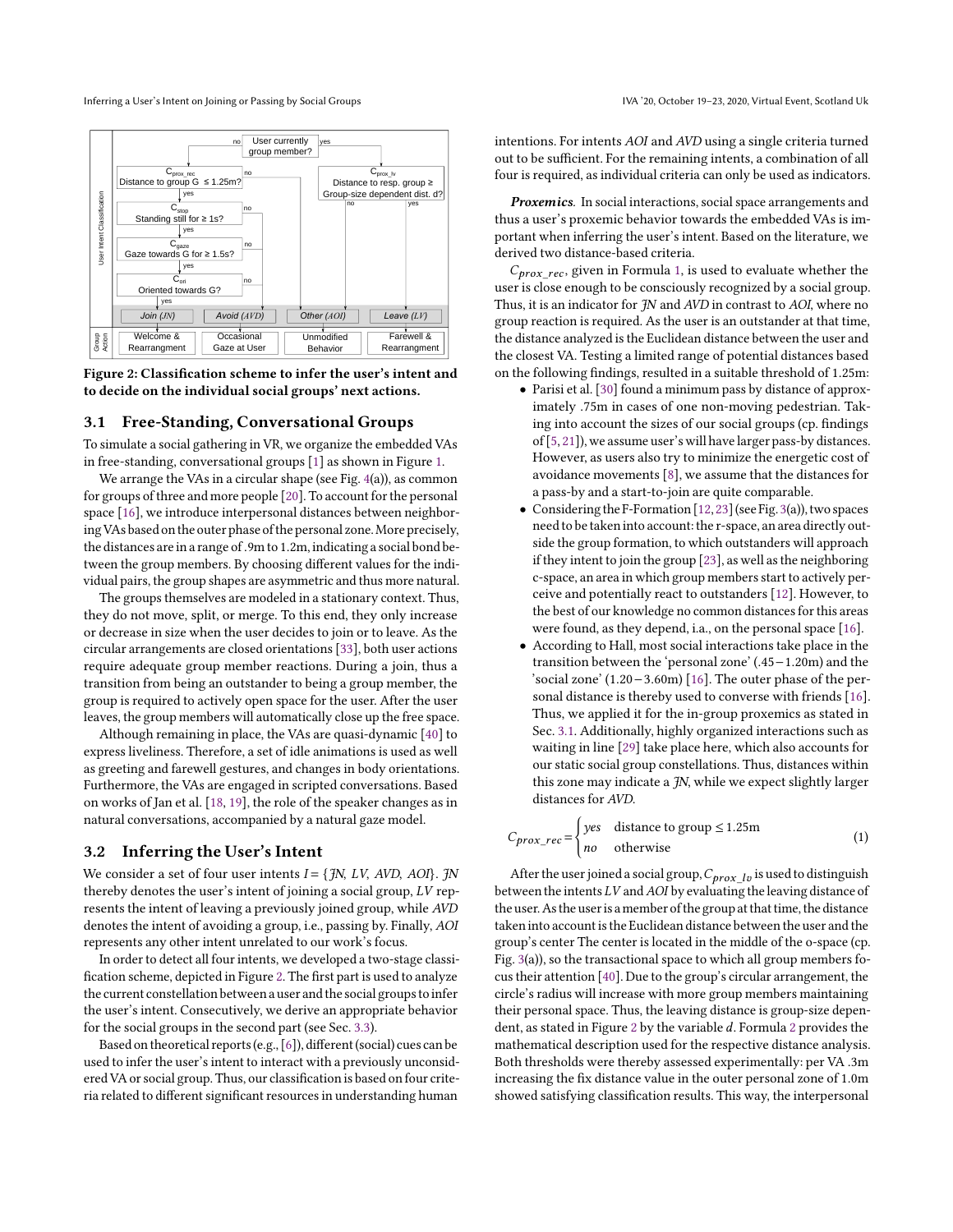<span id="page-3-0"></span>

Figure 3: (a) The inner four spaces of the F-Formation (cp. [\[12\]](#page-7-19)); (b) Approximated eye gaze based on head rotation for  $C_{\text{gaze}}$ . (c) Torso orientation range used in  $C_{\text{ori}}$ .

distance towards the two neighboring VAs exceeds the personal and inner social zone. Furthermore, the distance required for a LV grows faster compared to the group shape's radius, requiring even larger distances for larger groups. This accounts for an observed "feeling of belonging to a group" even in larger distances to a larger group. Based on our experiments, we furthermore avoided taking gaze or orientation changes into account for LV, as they strongly depend on the exact trajectories and behavior chosen by the user on leaving.

<span id="page-3-3"></span>
$$
C_{prox\_lv} = \begin{cases} yes & \text{distance } d \ge 1.0 \text{m} + (n \times .3 \text{m}); \\ \text{with } n = \text{no. of VAs in group} \\ no & \text{otherwise} \end{cases}
$$
 (2)

J. Stops. In a related context, Cafaro et al. introduce the stop-distance for stationary conditions [\[9\]](#page-7-27). It describes that, besides approaching potential interactants to a given distance, stopping is required to transition from an approaching phase to a direct interaction. Thus,  $C_{stop}$ , given in Formula [3,](#page-3-4) evaluates whether such a stop is performed: While accounting for jitter, the user needs to stay within a deadzone of .25m for 1s or longer. If so, we have an indicator for intent JN. Both thresholds are thereby assessed experimentally.

<span id="page-3-4"></span>
$$
C_{stop} = \begin{cases} yes & \text{standing still for } \ge 1.0s \\ no & \text{otherwise} \end{cases}
$$
 (3)

Gazing. Repeated and prolonged gazing towards an object is a strong social cue for a user's intent to interact with the respective object [\[17\]](#page-7-37). As indicated by Narang et al., this also holds true for interactions with VAs [\[26\]](#page-7-30). Although introducing instability, using a simplified gaze model focusing only on the user's current gaze [\[26\]](#page-7-30) instead of the history of gaze [\[17\]](#page-7-37) has been proven effective. Thus, we use this insight for our gaze criterion  $C_{\text{gaze}}$ , given by Formula [4.](#page-3-5) As we expect users to directly gaze towards the objects of interest, instead of subtle gazing from the corners of their eyes, we approximated the eye gaze by the head rotation. To account for the human's horizontal, central field of vision (binocular field) [\[37\]](#page-7-38), we furthermore introduced an opening angle around the derived viewing direction, shown in Figure [3\(](#page-3-0)b). Experiments indicated an angle of about 22° per eye from the center of the horizontal axis to be suitable. The threshold of 1.5s for the gaze duration, indicating the intent JN, was assessed experimentally (cp., [\[26\]](#page-7-30)). Furthermore, gaze

IVA '20, October 19-23, 2020, Virtual Event, Scotland Uk Andrea Bönsch, Alexander R. Bluhm, Jonathan Ehret, and Torsten W. Kuhlen

<span id="page-3-2"></span>

Figure 4: On joining, (a) the group's formation [red circle] is (b) enlarged [green circle] and VAs greet [right female]. (c) After following the conversation, (d) leaving triggers a farewell [females] and a return to the initial formation [red circle].

switching between different members of the same social group is allowed, while looking somewhere else leads to a reset of the timer.

<span id="page-3-5"></span>
$$
C_{gaze} = \begin{cases} yes & \text{gaze duration at a social group} \ge 1.5s \\ no & \text{otherwise} \end{cases} \tag{4}
$$

**Orientation**. With  $C_{\text{gaze}}$  evaluating only the user's head orientation, the remaining body is neglected. However, the body orientation is a significant component to infer a user's dominant intent: Research showed, that being oriented towards an objects or a person indicates the availability and intent of an interaction [\[34\]](#page-7-39). Thus, torso orien-tation is an indicator for JN, resulting in Formula [5.](#page-3-6) As we consider joining a group instead of approaching an individual VA,  $C_{ori}$  evaluates the user's orientation towards the center of a social group. To account for jitter and slight deviations, we furthermore experimentally assessed an acceptable orientation range (cf. Fig. [3\(](#page-3-0)c)). Experiments indicated that an opening angle of 23° is suitable in our scenarios.

<span id="page-3-6"></span>
$$
C_{ori} = \begin{cases} yes & \text{torso oriented towards social group center} \\ no & \text{otherwise} \end{cases}
$$
 (5)

### <span id="page-3-1"></span>3.3 Triggered Behavior for Social Groups

As depicted in Figure [2,](#page-2-2) plausible actions for the social groups are derived from the inferred user's intent. They are used as visual backchannels to model user-aware and natural behavior.

In case of AOI, there is no cause to react on the user. Thus, the social groups proceed with their current actions, namely the scripted conversation based on interactions described in [\[18\]](#page-7-23).

In case of AVD, the members of the group being passed by are aware of the user's presence in a close surrounding (cp. r-space). Thus, they signal their user-awareness by means of two actions: Random VAs shortly engage in mutual gaze, taking a brief view on the user, before returning to the gaze pattern used during the conversation. In addition, the VA standing closest to the user turns towards him or her as if about to start an interaction. By this, the VA partially opens the closed formation, offering a possibility to join. If the user turns towards the group, a JN is assumed. Otherwise, the VAs turn back.

In case of  $J/N$  (see Fig. [4\(](#page-3-2)a-c)), the group needs to actively make space for the user to include him or her. Thus, the two neighboring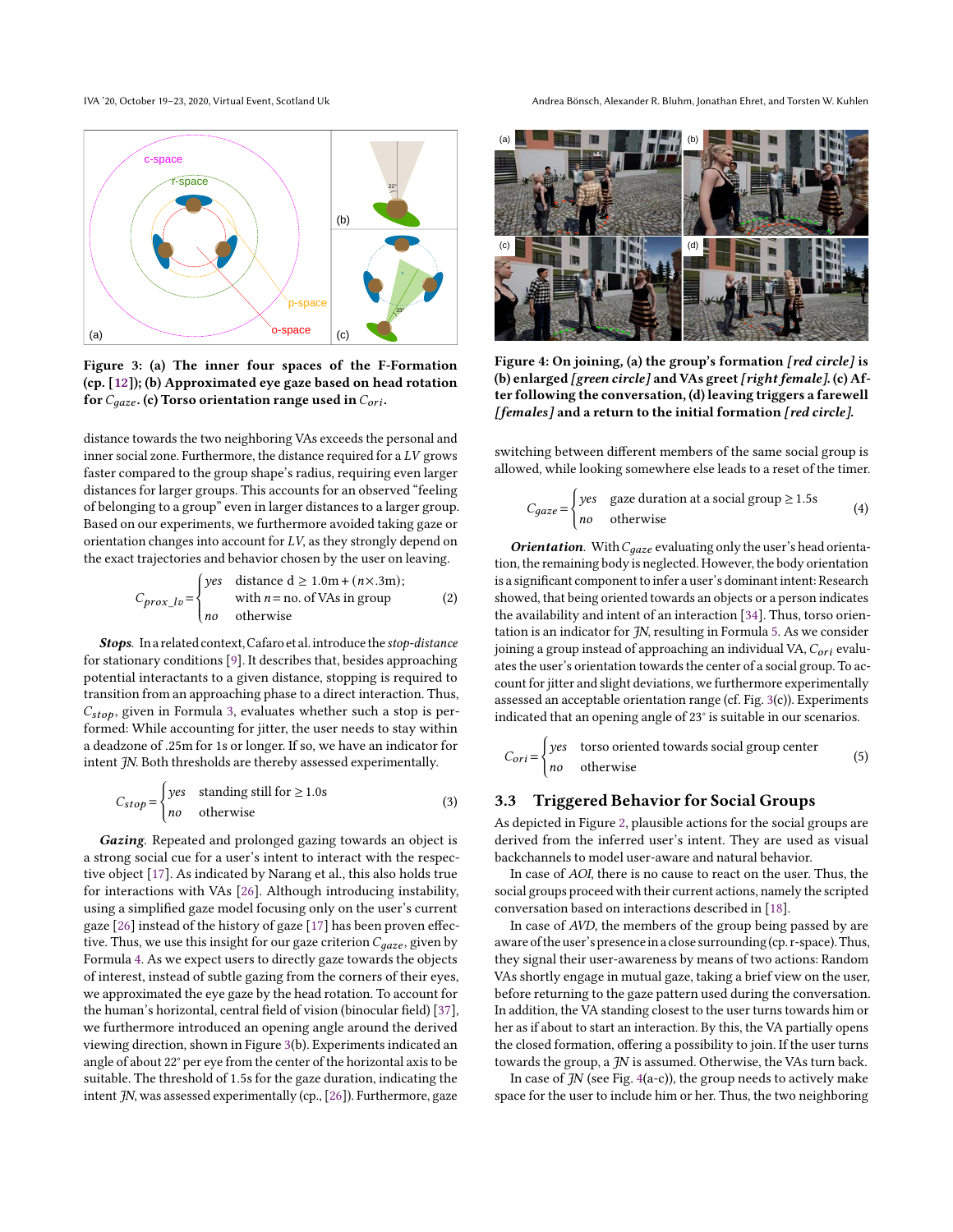VAs start to open space by turning slightly towards the user. By applying territoriality behavior, the VAs are stepping backward to include the user space-wise. Therefore, the social forces  $F_{circle}$  and  $F_{proximitu}$ , introduced in [\[19\]](#page-7-9), are utilized. The later force maintains the interpersonal distances of each member in a range of .9m to 1.2m. Thus, VAs standing too close are pushed backwards, while  $F_{circle}$ keeps them within a circular arrangement. In addition, the user is included in the gazing strategy. In parallel, the conversation shortly stops and a greeting gesture is triggered for up to three random VAs, actively welcoming the newly arrived group member.

In case of  $LV$  (see Fig. [4\(](#page-3-2)d)), the conversation shortly stops and a goodby gesture is triggered for up to three random VAs. Then all VAs readjust their positions and orientations to those prior to the join. At the same time, the user is excluded from the gazing strategy.

## <span id="page-4-0"></span>4 PILOT STUDY

While we already did smaller testings to experimentally assess the thresholds required for the classification criteria individually, we conducted a pilot study to evaluate the complete scheme.

## 4.1 Hypotheses

We expected the following hypotheses to be fulfilled:

- H1: Subjects prefer user-aware VAs when joining a social group. Users interacting with anthropomorphic VAs expect natural, human-like reactions as backchannel for their presence and actions. Thus, when joining a free-standing, conversational group of VAs, subjects will prefer user-awareness, based on our classification scheme, over VAs who ignore them.
- H2: Subjects prefer user-aware VAs when passing-by a social group. Based on  $H1$ , we also expect subjects to prefer user-aware VAs on a close pass-by.
- H3: The subject's intent is inferred correctly. The tests of our individual classification criteria have been successful. Thus, we expect that our complete scheme has a high success rate in detecting the subject's intent.

### 4.2 Equipment

The used HTC Vive Pro was tracked at  $90Hz$  by means of two tripodmounted SteamVR Base Stations 2.0 in an area of  $4.0 \text{m} \times 4.0 \text{m}$  ( $w \times d$ ). One Vive controller was attached to the subject's torso via a belt to track the orientation. A second controller was used for navigation.

## 4.3 Environment & Tasks

The pilot study scene consisted of an open backyard with eight social groups, shown in Figure [5\(](#page-4-1)a). The individual characters were modeled via Character Creator $^2$  $^2$  and animations were taken from Adobe Mixamo $3$ . To realize the conversations, the Google Text-to-Speech API $4$  was used to generate the sound files, which were played through the VIVE's build-in headphones as binaural audio. Addi-tionally, corresponding lip sync was created via iClone<sup>[5](#page-4-5)</sup>.

We chose a within-subjects design with the VAs' attention level as independent variable. In AWARE, our classification scheme was used

<span id="page-4-3"></span><sup>3</sup>[https://www.mixamo.com,](https://www.mixamo.com) last-visited: 2020-09-13

Inferring a User's Intent on Joining or Passing by Social Groups **IVA '20, October 19-23, 2020**, Virtual Event, Scotland Uk

<span id="page-4-1"></span>

Figure 5: Impressions of the pilot study: (a) the overall setting also used in the Explore task, (b) the instructor, as well as examples of the (c) Join and (d) Pass-by tasks.

to trigger appropriate reactions based on the subject's actions. In contrast, in IGNORE, the VAs did not react on the subject's presence. We tested both attention levels successively in three tasks, namely:

Join Task. Subjects were asked to join a specific group at a predefined location. To this end, a target point and the final path segment towards the target were embedded as green, semi-transparent highlights, shown in Figure [5\(](#page-4-1)c). Subjects navigated with the controller to the path segment's start, then physically walked the segment till they reached the target point. Afterwards, they left the group again to return to their initial position and the next target location was shown. In total, four joins and leaves had to be performed per attention level.

Pass-by Task. Subjects were asked to pass-by a specific group on a pre-defined path. To this end, a path segment with a target point was embedded as green, semi-transparent highlight, shown in Figure [5\(](#page-4-1)d). Subjects navigated with the controller to the start of the path, then walked the path to it's end. On reaching the target point, the next path segment for another group was shown. In total, four pass-bys had to be performed per attention level.

Explore Task. Subjects were asked to freely explore the scene while joining and passing-by arbitrary groups. Before performing an action, they had to first state their intent as well as the related group(s). To allow an unequivocal group identification, unique group numbers were embedded as text labels, floating above the groups (cp., Fig. [5\(](#page-4-1)a)). The task took 4min per attention level.

## 4.4 Subjects & Procedure

Three females and thirteen males in the age range of 20 to 30 years  $(M=22.94, SD=2.38)$  participated in our pilot study. All sixteen subjects were capable of stereoscopic vision and had normal motor skills. Thirteen of them had already used a VR system before. All subjects were naïve to the purpose of the pilot study.

On entering the lab, subjects were informed about the procedure, gave their informed consent and filled out a demographic questionnaire. After being introduced to the safety regulations, subjects were immersed in the empty study scene. Here, a virtual instructor (see Fig. [5\(](#page-4-1)b)) guided them through the pilot study by explaining all tasks. In the familiarization phase, subjects had to navigate to pre-defined locations in the scene to train real walking with the HMD as well as

<span id="page-4-2"></span><sup>2</sup>[https://www.reallusion.com/de/character-creator,](https://www.reallusion.com/de/character-creator) last-visited: 2020-09-13

<span id="page-4-4"></span><sup>4</sup>[https://cloud.google.com/text-to-speech,](https://cloud.google.com/text-to-speech) last-visited: 2020-09-13

<span id="page-4-5"></span><sup>5</sup>[https://www.reallusion.com/de/iclone,](https://www.reallusion.com/de/iclone) last-visited: 2020-09-13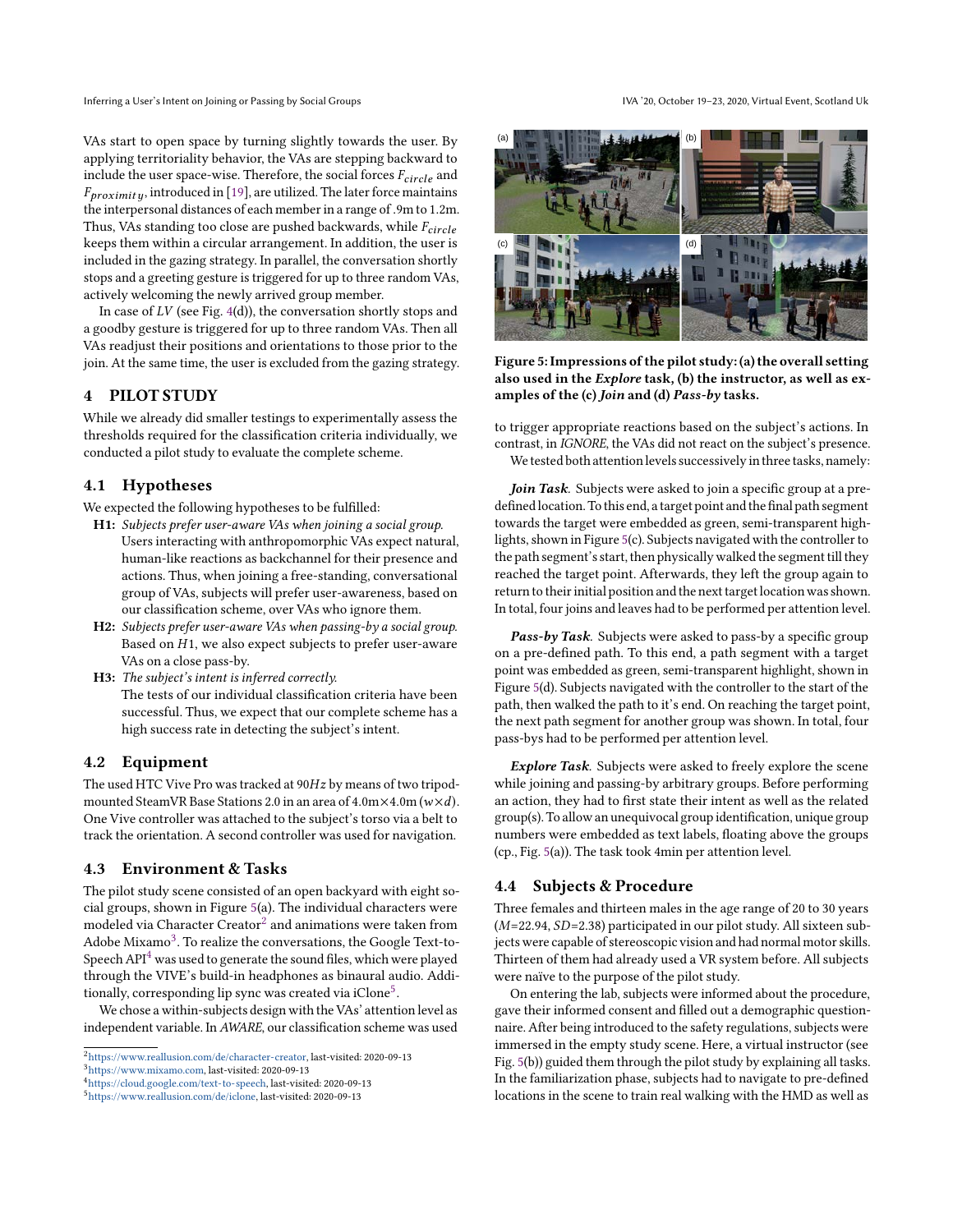flying via the Vive controller while standing $^6$  $^6$ . No body avatar was embedded, however, the correctly positioned virtual representations of the input devices were provided. When feeling comfortable, the pilot study began. The order of the Join and Pass-by task was randomized, while the summarizing Explore task was always conducted last. Per task, the order of the attention level used was also randomized to avoid biases in the results. For the  $Join$  and  $Pass-by$  tasks we combined two trials per attention level, allowing the subjects more time to gain impressions of the VAs' behavior, followed by two questions in the immersive environment which had to be answered using the Vive controller. Comparable to the two-interval forced choice (2IFC), subjects had to state which mode (neutral term for attention level, to disguise the pilot study's purpose) they preferred and which they considered more realistic. This had to be done twice per task, resulting in the aforementioned four join and pass-by repetitions. After the Explore task, subjects took off the HMD, answered some final questions regarding preferences for the VAs' behavior, and left. In total, the study took about 40min/subject, from which 25 were spent fully immersed.

We logged the subjects' and the VAs' position and orientation continuously throughout the study. Additionally, the inferred user's intent was stored as well as the answers and the action announcements.

#### 4.5 Results

Join & Pass-by task. All 16 trials (4 trials  $\times$  2 tasks  $\times$  2 attention levels) were identified correctly by our scheme. Subjects had to state their preference after experiencing two successive trials per attention level, so twice per task and level. The results are summarized in Table [1.](#page-5-2) While there are no significant differences between both attention levels, a slight tendency towards AWARE for the Join task can be observed. Taking a closer look on the individual answers shows that seven subjects changed some of their answers between the first and second survey in either one or both tasks, resulting in 14 changes (21.9%). Twelve times (85.7%) answers were changed from IGNORE to AWARE, only twice (14.3%) vice versa. Furthermore, six of those changes (42.9%) were registered for the Join task, the remaining eight (57.1%) for the Pass-by task.

#### <span id="page-5-2"></span>Table 1: Subjects' preferences in the Join and Pass-by task.

| Ouestion                          | Join Task |               | Pass-by Task |                      |
|-----------------------------------|-----------|---------------|--------------|----------------------|
|                                   | AWARE     | <b>IGNORE</b> | AWARE        | <i><b>IGNORE</b></i> |
| Which behavior do you like most?  | 65.6%     | 34.4%         | 59.4%        | 40.6%                |
| Which behavior is most realistic? | 65.6%     | 34.4%         | 59.4%        | 40.6%                |

Exploration task. While experiencing attention level AWARE, 93 actions (*JN, AVD, and JN after*  $AVD<sup>7</sup>$  $AVD<sup>7</sup>$  $AVD<sup>7</sup>$ *; LV* was not counted explicitly but followed each JN) were announced and performed. Our positive detection rates are shown in Table [2.](#page-5-4) In case JN and AVD was not detected, the intent was mainly classified as AOI. By manually checking the criteria for all miss-detected AVD we found that eight announced pass-by's have been conducted with an interpersonal distance > 1.25m. While two pass-bys were conducted rather close in a distance of 1.28m and 1.37m, two more were further away (1.88m and 1.98m). The remaining four happened outside the social zone  $(>3.6$ m).

IVA '20, October 19-23, 2020, Virtual Event, Scotland Uk Andrea Bönsch, Alexander R. Bluhm, Jonathan Ehret, and Torsten W. Kuhlen

<span id="page-5-4"></span>Table 2: Intent detection in the Explore task.

| Intent                                |        | Subjects' Intents | Classification |       |  |
|---------------------------------------|--------|-------------------|----------------|-------|--|
|                                       | Stated | Detected          | Correct        | False |  |
| ΉN                                    | 53     | 50                | 94.3%          | 5.7%  |  |
| <b>AVD</b>                            | 32     | 21                | 65.6%          | 34.3% |  |
| <i>JN</i> after <i>AVD</i>            | 8      |                   | 75.0%          | 25.0% |  |
| Total                                 | 93     | 77                | 82.8%          | 17.2% |  |
| (Detoted in diameter generated data), |        |                   |                |       |  |

(Detected indicates correct detections of stated intent.)

Besides, the classification results, questionsin the post-questionnaire revealed more insights. For a first set of questions, a 7-point Likert scale was used (1=strongly disagree to 7=strongly agree). Based on the results given in Table [3,](#page-5-5) subjects felt that the social groups recognized their intent to join ( $M=6.5$ ,  $SD=7$ ) and, less distinct, to pass-by  $(M=5.9, SD=1.3)$ . After the join, subjects had enough physical space  $(M=6.5, SD=7)$  and felt comfortable with it  $(M=6.1, SD=9)$ 

<span id="page-5-5"></span>Table 3: Specific questions for attention level AWARE. (M denotes the mean, SD the standard deviation, Mdn the median.)

| Ouestion                                                 | М   | SD.     | Mdn |
|----------------------------------------------------------|-----|---------|-----|
| The groups recognized that I want to join.               | 6.5 | .7      |     |
| The groups recognized that I want to pass by.            | 59  | 13      | 6   |
| I had enough physical space after I joined a group.      | 6.5 | .7      |     |
| After I joined, I felt comfortable about the distance to |     | $\cdot$ | 6   |
| others.                                                  |     |         |     |

In two multiple-choice questions we finally asked subjects to choose those behaviors from a set of possible answers, which they thought have been used in the respective attentional level, listed in Table [4.](#page-5-6)

<span id="page-5-6"></span>Table 4: Rate of subjects' confirmation of certain VAs' behaviors in AWARE and IGNORE compared to the reality.

|                                  | Subjects' Selections |               | Reality Check |               |
|----------------------------------|----------------------|---------------|---------------|---------------|
| The agents                       | <b>AWARE</b>         | <b>IGNORE</b> | <b>AWARE</b>  | <b>IGNORE</b> |
| looked at you                    | 81.3%                | 43.8%         |               |               |
| made space for you               | 100%                 |               |               |               |
| turned towards you               | 93.8%                |               |               |               |
| greeted you                      | 75%                  |               |               |               |
| bid you farewell                 | 62.5%                |               |               |               |
| changed their facial expressions | 12.5%                | 18.8%         |               |               |

## <span id="page-5-0"></span>5 DISCUSSION & LIMITATIONS & NEXT STEPS

The goal of our pilot study was two-fold: (1) Finding indicators that subjects prefer user-aware VAs during social encounters and (2) proving that our classification scheme works. To this end, our subjects experienced social groups with the attention levels AWARE and IGNORE while joining them or passing-by in different tasks.

In the AWARE condition, subjects noticed the VAs' reactions as well as the differences in behavior when joining and passingby. They stated that the VAs inferred their intents correctly, while mainly referring to the territorial and the turning behavior. Overall, the territorial behavior was liked, as subjects had enough physical space. However, one subject argued, that the process of making space felt like the VAs shied away, which indicates the use of an unnatural and exaggerated animation. Another subject stated, that he had too much space and felt a bit isolated. Based on this, the observation

<span id="page-5-3"></span><span id="page-5-1"></span><sup>6</sup> Flying metaphors can also generate realistic virtual locomotion trajectories [\[28\]](#page-7-40). <sup>7</sup>Subjects, e.g., walked around a group (AVD) to join from the other side (JN).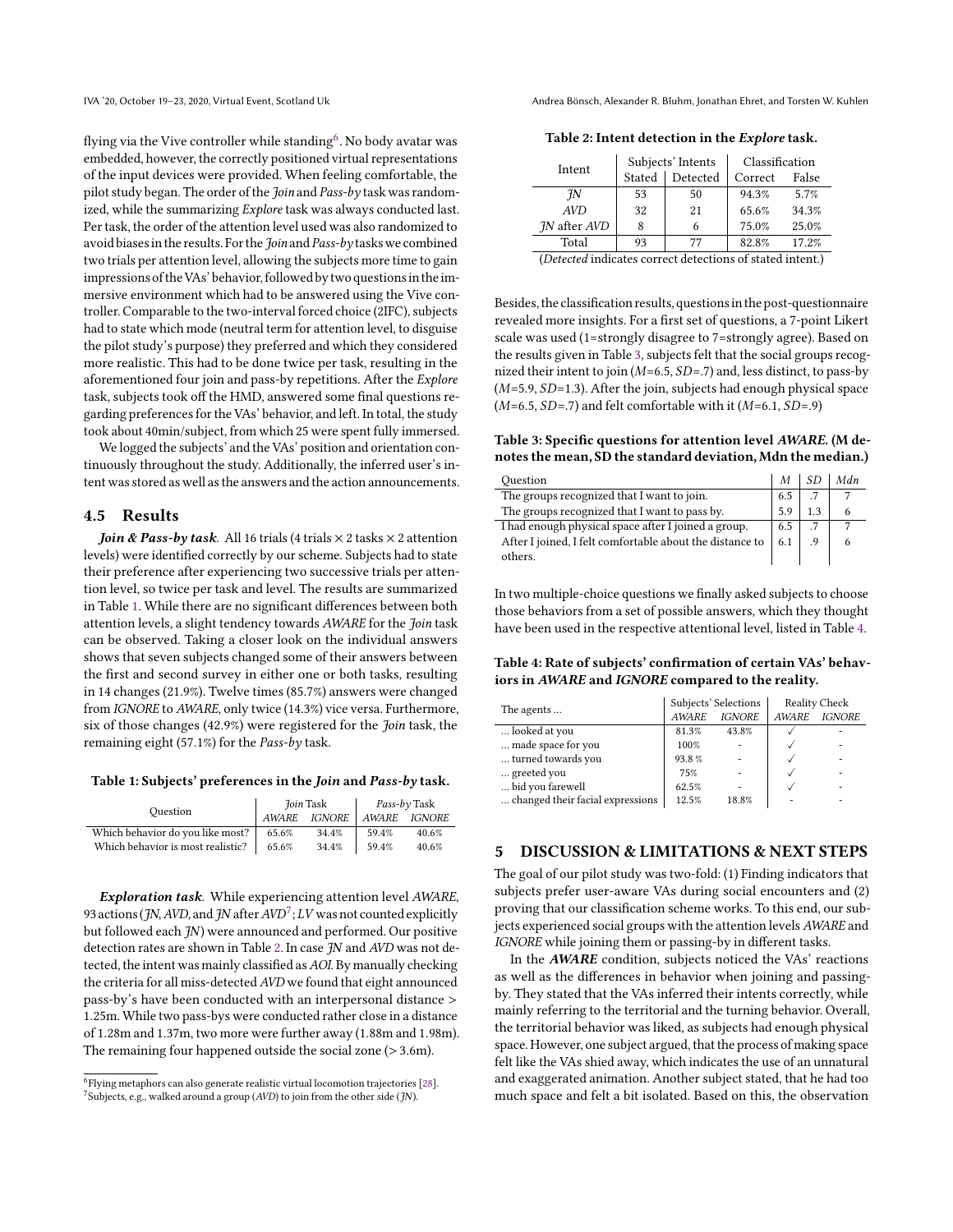of a slightly decreased agreement when being asked whether subjects felt comfortable with the interpersonal distances, proves once again, that a user's personality has to be considered when modeling behavioral aspects. Although, e.g., proxemics are correct from an objective standpoint, user's may have different needs and expectations. In contrast to the territorial behavior, the VAs' gestures (welcome, farewell) were not always recognized. On joining the group, the limited field of view in the HMD impede seeing the welcome on neighboring VAs. Turning the back on the group when leaving, had the same effect for the farewell. Furthermore, three subjects (18.8%) missed being looked at, which might be due to the VAs' gaze control as discussed later. Finally, two subjects (12.5%) falsely perceived changes in the facial expressions of the VAs. We assume, that this impression emerged due to the expectation of, e.g., an additional smile as welcome(cp., [\[10\]](#page-7-26)). Overall, our subjects felt actively noticed by the VAs while recognizing the reactions to their actions.

In the IGNORE condition, the VAs were supposed to take no notice of the subjects. However, seven subjects (43.8%) reported, that the VAs looked at them. This impression emerged as the VAs' gaze was controlled via head movements missing a careful control of the pupils. While looking back and forth between the other group members, we speculate that especially during a pass-by a gaze towards a group member could have been interpreted as a gaze towards the subject. This shortcoming thus reduced the disparity between both attention levels and needs to be taken into account. Besides the mutual gaze, subjects further reported again the falsely perceived changes in the facial expressions. The other differences between both attentional levels have been recognized correctly. Overall, subjects felt noticed, however largely ignored.

Although both attention levels are thus not perceived as opposed as we intended, we can still gain insight from this pilot study:

Detecting the intent *JN* had a success rate of 100% for the *Join* and of 94% for the Explore task. We assume the minor decrease for the latter task was caused by the subjects' approaching trajectories: While the predefined trajectories in *Join* are orthogonal (cp. Fig. [5\(](#page-4-1)c)), subject's may have chosen flatter approaching trajectories, comparable to tangents. As we only observed three misdetections, more evaluations need to be conducted to validate our assumption. Nevertheless, our success rates support  $H3$  for  $J/N$  and the subsequent  $LV$ .

Evaluating the awareness preferences for an inferred JN revealed the following: While subjects behaved passively in the IG-NORE condition, we observed occasional interjections in the AWARE condition. They, e.g., waved back, said hello, or thanked the VAs for making space. This indicates that the AWARE condition has a more natural frame, in which users feel comfortable. Furthermore, a slight tendency towards the attention level AWARE is given. Although we expected a clearer distinction, we still consider H1 as supported. This is due to the observation that the preferences shifted towards AWARE as more liked condition between both surveys (1st: 56.25%, 2nd: 75%).

Detecting the intent AVD had a success rate of 100% for the Passby and of 65.6% for the Explore task. Analyzing the false detections revealed, that eight pass-bys happened in a distance contradicting  $C_{prox}$  rec (>1.25m): Two pass-bys (1.28m, 1.37m) had been close to our proposed distance threshold. Thus, a larger distance to infer the intent AVD is required. Four pass-bys had a distance of >3.6m, so subjects passed outside the social zone. Here, no reaction by the VAs is required and detecting AOI is reasonable. Thus, they can be excluded

for the detection rate computation. The two remaining pass-bys happened in the social zone (1.88m, 1.98m). Here, it is questionable whether AVD or AOI is the more reasonable classification. Thus, more insight on the users' preferences is required. To this end, the AVD classification needs to be improved as a detection rate of 71.9%(4 exclusions) or 84.4% (6 exclusions) only weekly supports **H3** for AVD.

Evaluating the awareness preferences for an inferred AVD revealed no difference between AWARE and IGNORE. We argue that this is due to a perceived user-awareness in both conditions, just differing in strength and the VAs expressing it: In AWARE the VA next to the subject turned and engaged in mutual gaze. Additionally, random VAs looked at him or her, which is also perceived in the IGNORE condition. Thus, having no preference for either condition might be a hint that subjects expect different reactions on their pass-bys. To this end, more research has to be conducted here as we can neither support nor reject H2. First, a truly ignorant behavior needs to be tested in comparison. As some subjects considered the VAs' gazing as creepy and others were irritated by the turnings in AWARE, more insight into reasonable reactions to an AVD needs to be gained. Here, we expect to see an interaction effect between the interpersonal distance and VAs' reactive behavior: The larger the pass-by distance is, the fewer reactions need to be triggered. Thus, both aspects need to be jointly evaluated in a future study.

Despite promising results in the pilot study, we need to address some limitations: The misleading gazing in the IGNORE condition and the animation quality have been discussed previously. After improving both factors, we expect a clear preference for the AWARE condition. Another shortcoming is our focus on the encounter itself: On joining a group, the users transition from outstanders to groupmembers. However, they remain uninvolved listeners as no direct user-agent-interaction takes place. Although this design was consciously chosen for this first trial, it may influence the user's behavior. Thus, a more natural task like joining a group to ask a question or to engage in the conversation might give more insight. Additionally, our VAs only react on socially-accepted behavior and trajectories. Thus, the system needs to become more robust, in particular in relation to users misbehaving, e.g., walking right into the group's o-space.

After overcoming the aforementioned limitations and evaluating the approach with more subjects from a diverse demographics, there are many avenues for future work. First, the static scenario should be evaluated in more detail. Experiments should clarify how the user's perception of the group, e.g., in terms of familiarity, relationship to the entities, or group entitativity [\[3\]](#page-7-41), impacts the expected groups' reactions to a Join or Pass-by. In addition, the topic of conversation should be considered, as it might influence, e.g., the gazing dynamics. Finally, evaluating the impact of a body avatar is of interest (cp. [\[24\]](#page-7-17)). A follow-up step may then extend the scheme to master dynamic scenarios. Considering dynamic groupings, allows testing whether the classification scheme can also be used to infer the intent of VAs walking around. Furthermore, the increased complexity in interactions allows for criteria adaptions in the classification scheme. Considering mobile contexts also motivates further investigations. Due to, e.g., the entitativity or changes in formation, e.g., based on coherent or incoherent group behavior [\[35\]](#page-7-4), detecting joins or passby's will be more challenging. Thus, more criteria need to be added to the classification scheme (cp., [\[6\]](#page-7-31)), e.g., the user's walking speed and the exact trajectory taken in comparison to the group.